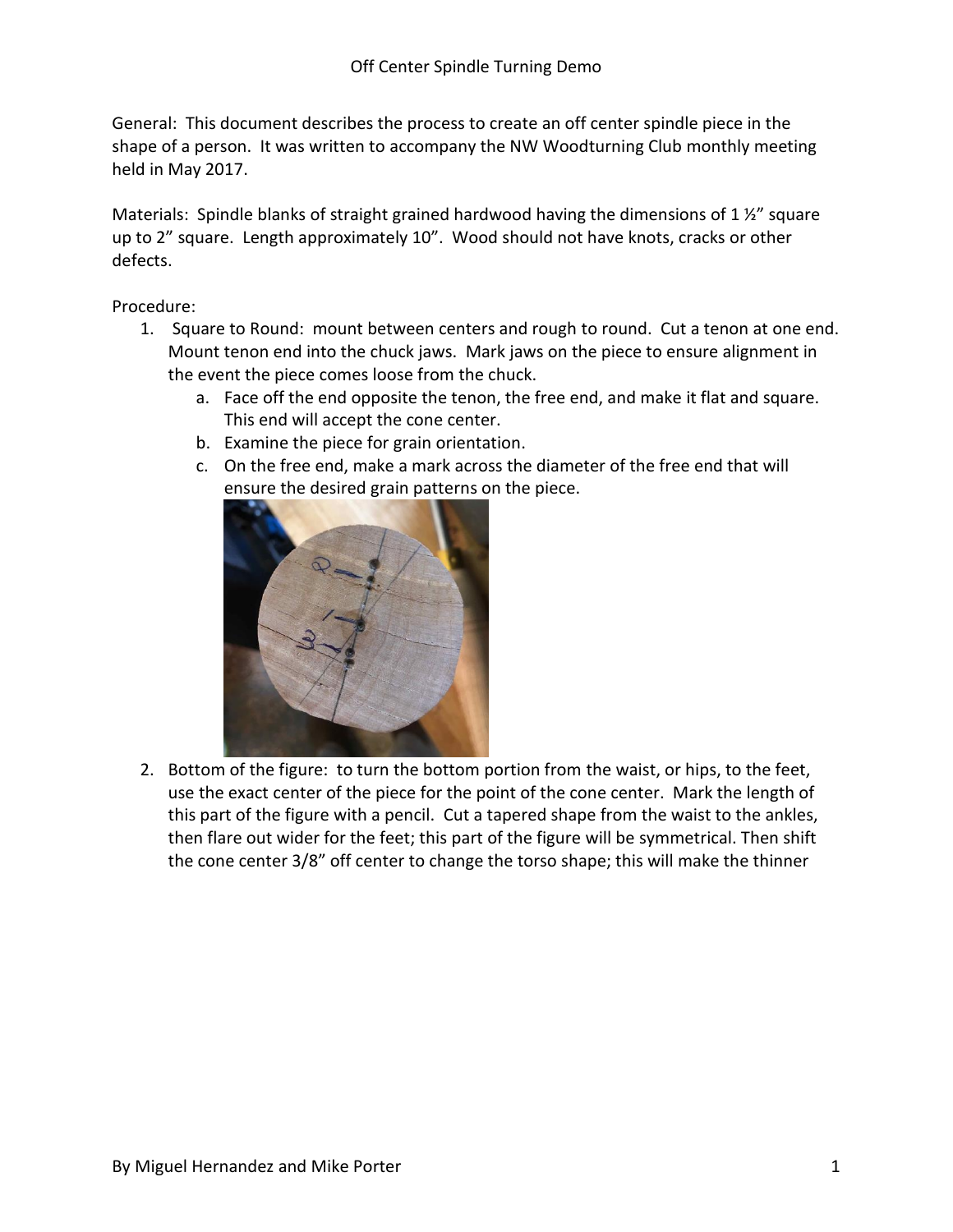

waist shift off center from the feet. A lathe speed of approximately 1200 RPM should be

sufficient.

3. Middle torso: Loosen the chuck and then shift the cone center approximately 3/8" off the center, but along the diameter line. Retighten the chuck and set the cone center. Turn from the waist up to the chest area of the figure. You can measure the torso length by using the Golden Mean proportions if desired. Retighten the chuck and continue turning the large cove for the torso. It will narrow down from the chest to the waist. This will be cone center point #2. NOTE: it is possible to check the center point location by hand turning the lathe spindle and use a pencil to mark the wood. The pencil line will indicate the tool cut line.



4. Head and Neck: Loosen the chuck and shift the cone center 1/2" to the opposite side of the center hole. Retighten. Check the wood being removed. If not enough or too much, make a minor change in the location of the cone center. This will be cone center point #3. Cut in to form the neck to the desired diameter. Then cut the head to the desired diameter. Keep in mind the proper proportions of the human body for the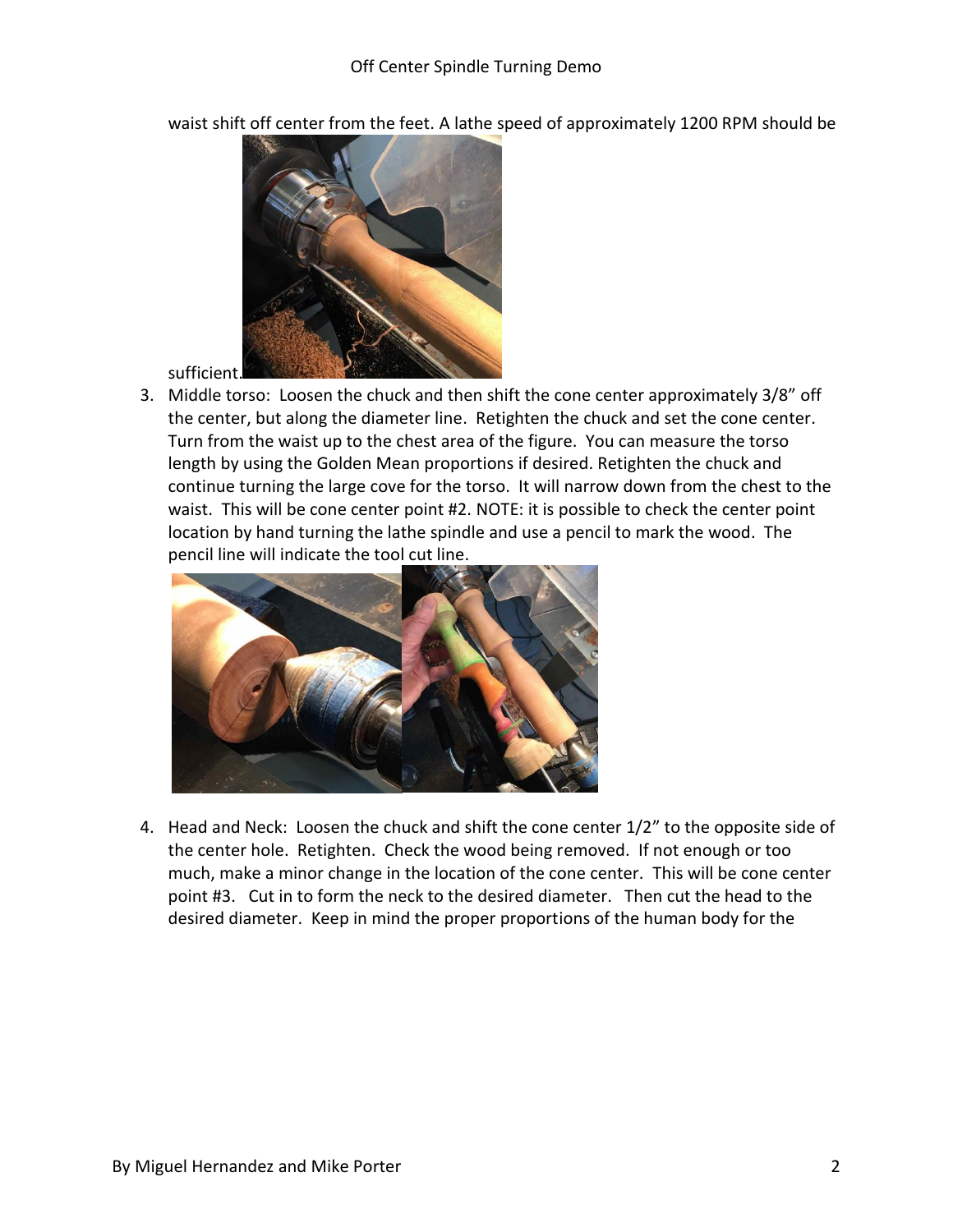diameters of the neck, head and chest. If the figure is to have a hat, then cut the head



up to the underside of the hat brim.

5. Hat Brim: Loosen the chuck and shift the cone center point to get the desired diameter of the hat brim. NOTE: check the center point with the pencil. If you cut too much wood, you cannot put it back! This will be cone center point #4.



6. Top of hat: Loosen the chuck and shift the cone center back to center point #3. The top of the hat must align with the lower part of the head which is under the hat brim. The



top of a hat always aligns the head or skull of a person!